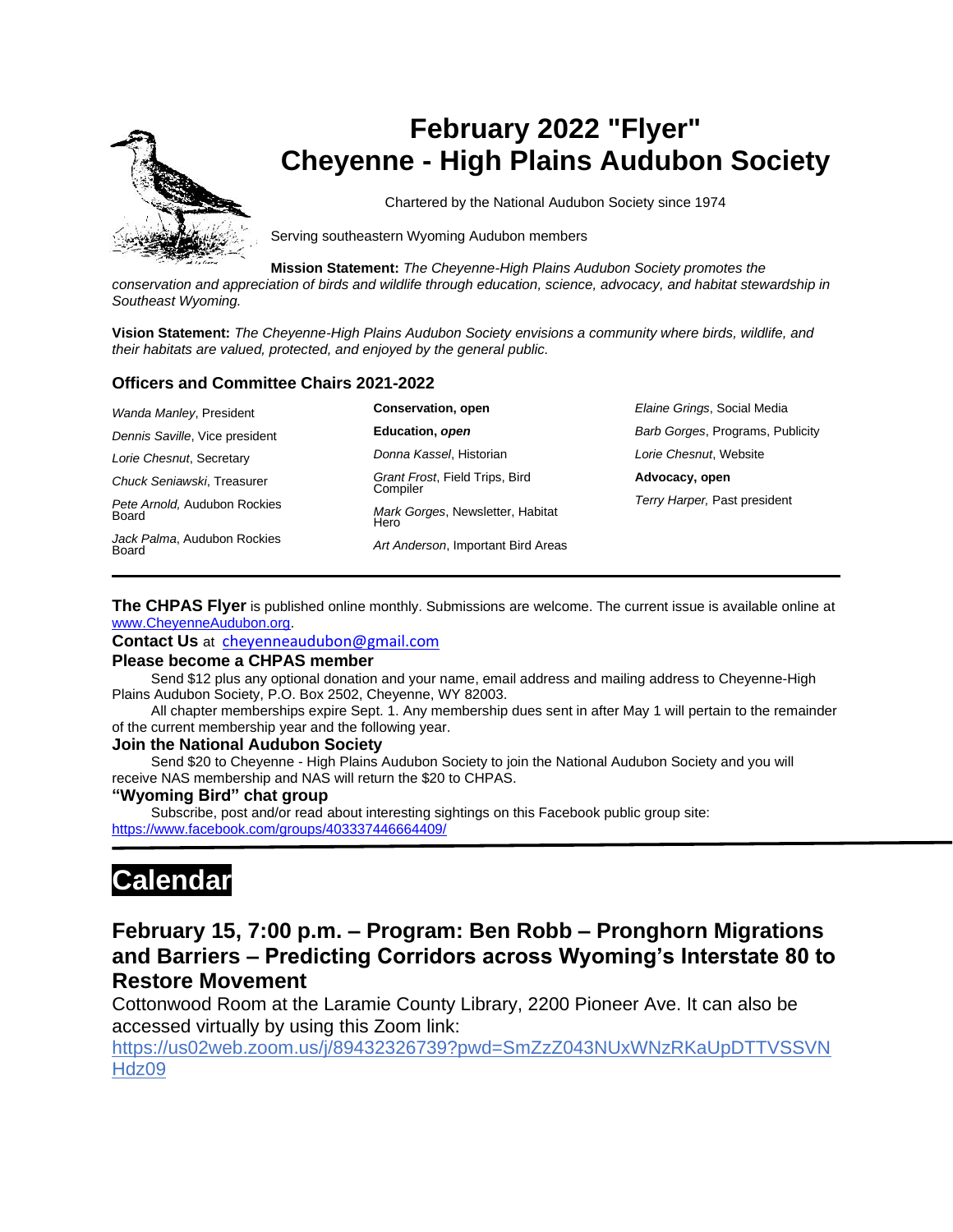

*Critical habitat for Pronghorn is bisected by I-80. Photo courtesy Ben Robb.*

Speaker Ben Robb, currently a research ecologist for the U.S. Geological Survey's Fort Collins Science Center, studied the impacts of Interstate 80 on pronghorn migration and crucial habitat for his master's degree at the University of Wyoming. His study predicts the best corridors to restore pronghorn movement.

 Robb's research was supported by the Wyoming Migration Initiative at the Wyoming Cooperative Fish and Wildlife Research Unit at UW. His research focuses on wildlife found along the periphery of human development, and how this research can be applied to try and improve access to habitats.

## **February 18-21 – The 25th Great Backyard Bird Count**

Each February, for four days, the world comes together for the love of birds. Over these four days people are invited to spend time in their favorite places watching and counting as many birds as they can find and reporting them to us. These observations help scientists better understand global bird populations before one of their annual migrations.

Launched in 1998 by the Cornell Lab of Ornithology and National Audubon Society, the Great Backyard Bird Count (GBBC) was the first online citizen-science project (also referred to as [community science\)](https://www.audubon.org/about/edi) to collect data on wild birds and to display results in near real time. Birds Canada joined the project in 2009 to provide an expanded capacity to support participation in Canada. In 2013, we became a global project when we began entering data into eBird, the world's largest biodiversity-related citizen science project.

*You can start entering bird lists at* midnight local time on the first day of the count, *anywhere in the world.* Data entry remains open until March 1, but the information you enter should only be from the four days of the Great Backyard Bird Count.

For additional information about GBBC go to: [birdcount.org.](file:///C:/Users/mgorges.000/Documents/Audubon/2022%20Documents/birdcount.org)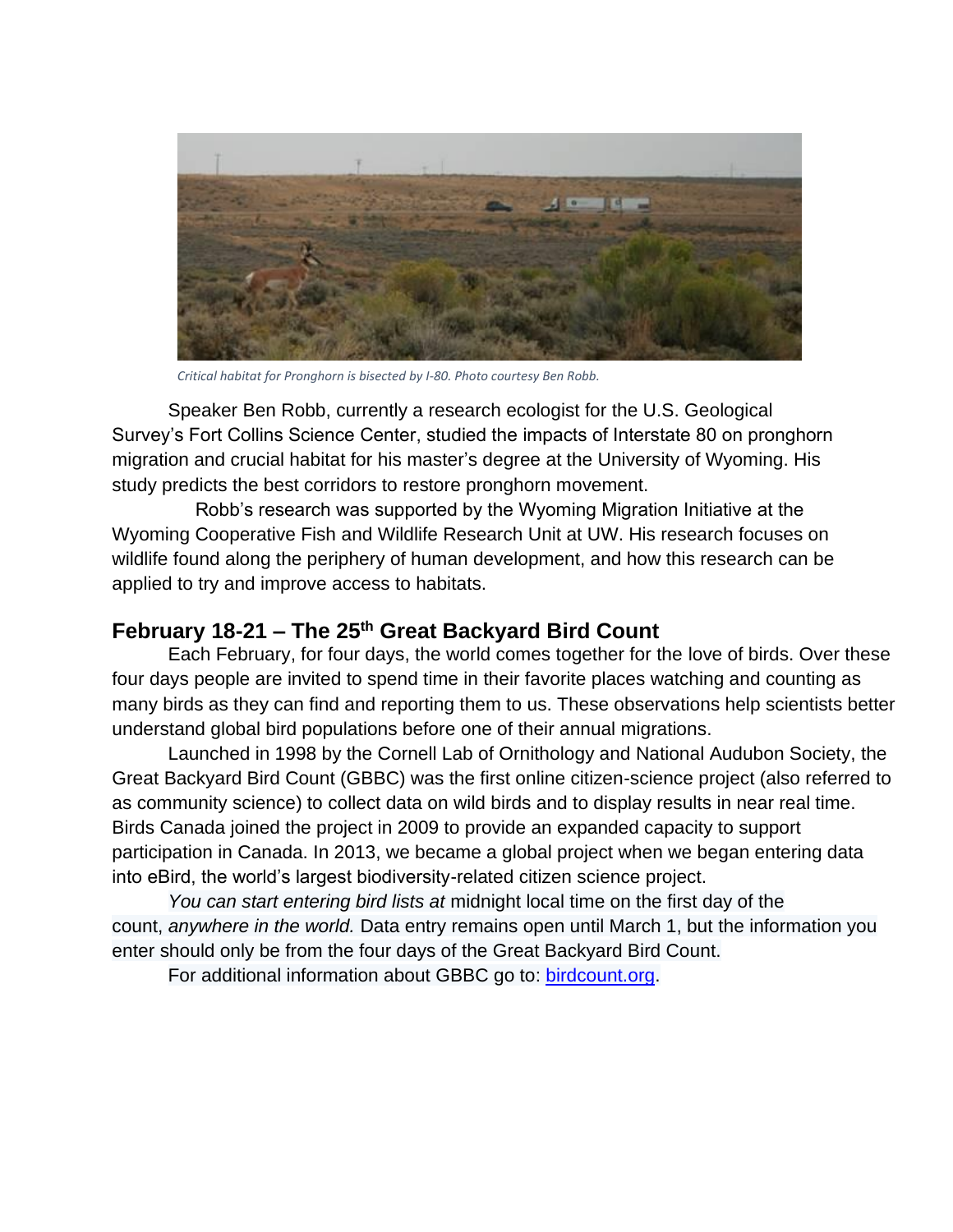# **February 19, 8:00 a.m. – Raptor Road Trip to Weld County, CO**

We will leave from the Lions Park parking lot at the Children's Village at 8 a.m. Carpooling may be available based on Covid guidelines. We will drive south on US-85 (South Greeley Highway) to Nunn, CO, about 32 miles. We will be joined there by Gary Lefko who will guide us through the back roads.

We will drive county roads in northeastern Colorado's "Raptor Alley" looking for winter raptors such as hawks, eagles and other winter residents. We should return by noon or 1 p.m., but if you drive, you can leave whenever you need to. The round trip will be about 100 miles. Bring water and dress for the weather and snow on the ground.



*American Kestrel photo by Mark Gorges*

If you are interested in going, contact Mark Gorges, 307-287-4953, so that he has a list of those expected and can let you know if the plans change for any reason.

## **February 22, 6:30 p.m. – Board Meeting, Sage Room, Laramie County Public Library, 2200 Pioneer Ave.**

Contact Wanda Manley, [cheyenneaudubon@gmail.com,](mailto:cheyenneaudubon@gmail.com) if you would like to participate in helping to plan chapter activities.

## **February 25, 8:00 a.m. – Country Club Bird Survey**

Contact Chuck Seniawski to take part or to be on his email notice list: 307-638-6519 or [chuckski@aol.com.](mailto:chuckski@aol.com) The count will start in the County Clubhouse's main parking lot.

# **March 15, 7:00 p.m. – Program: Salamanders, with Mason Lee from the University of Wyoming Biodiversity Institute**

Laramie County Library, Cottonwood Room

**April 30 – Spring Bird Identification:** A class for adults and kids 12 and up at the Children's Village at the Cheyenne Botanic Gardens. Watch for additional information next month.

# **June 10-12 – 2022 Wyoming BioBlitz: at Guernsey State Park**

More information in the next months.

# **Chapter News**

## **Chapter President's message**

Welcome to February Everyone,

Time does roll on and by now we're looking forward to more spring like weather. I like the month of February; it's a short month and the days are noticeably longer now. My paint horse is starting to shed already and that's great news! In January, I received an invitation to attend the Conservation Workgroup

sponsored by the NRCS (Natural Resources Conservation Service) and the LCCD (Laramie County Conservation District). The workgroup was designed to identify the

burning issues relating to air, water, soil, plants, energy, & animals in Laramie County. There were about 40 people in attendance; probably 10 agency people, about 5 agriculture producers, and the rest were residents of the county, with a significant number of those living on small acreages.

After breaking into groups of 3-4, each group rotated through each primary topic and listed problems associated with that particular resource. Then the major themes were identified and further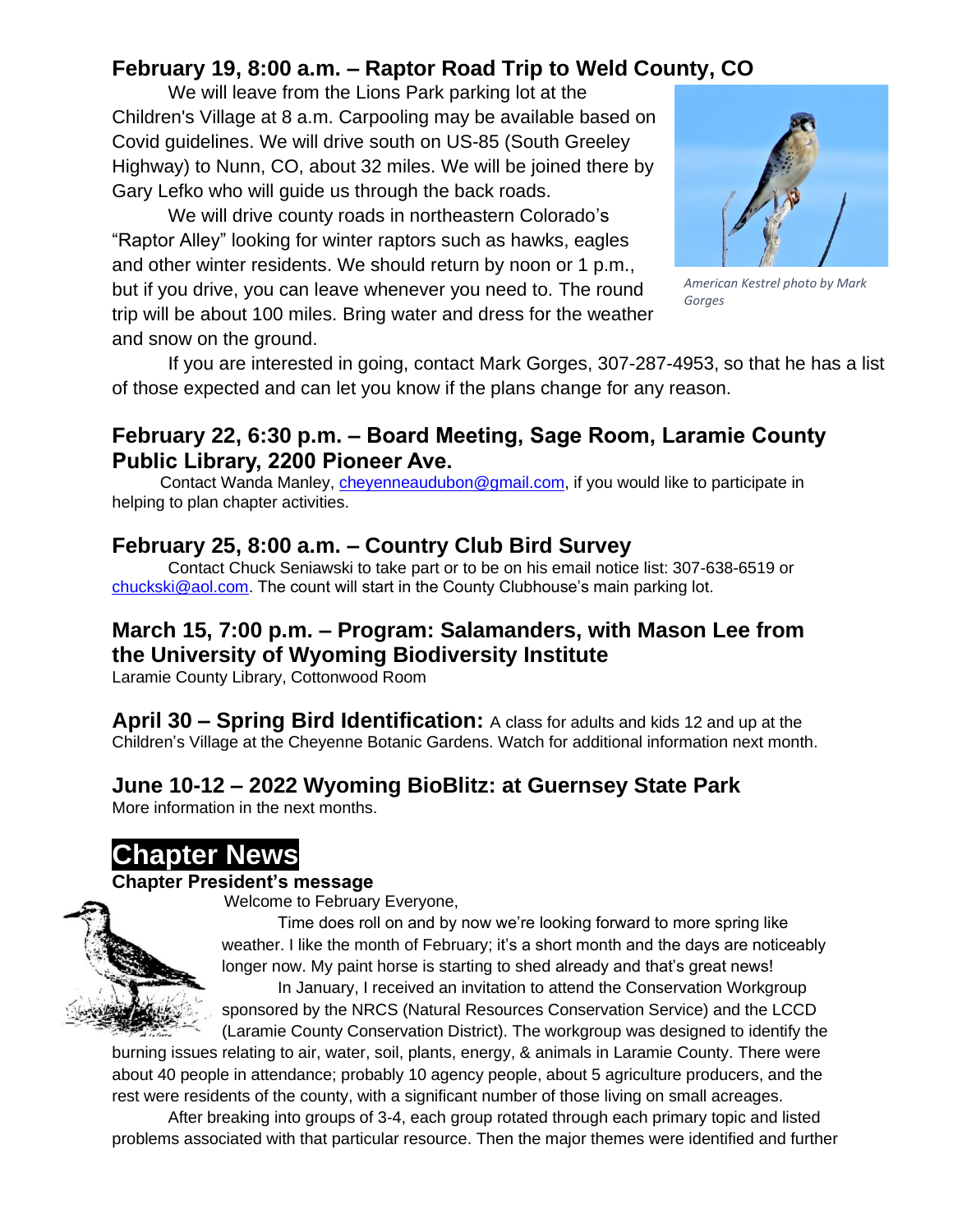narrowed down. No surprises on the results; weeds, ground water depletion, degradation of soil and rangeland health, and lack of education for people moving onto small acreages.

Typically, NRCS provides cost sharing programs for agriculture producers, and prefers to deal with land parcels greater than 50 acres. Most small acreages in this county are 40 acres or less, and many are in the 5-10-acre range. The LCCD works with both agriculture producers and small acreage owners, with increasing numbers of small acreage projects as more property is subdivided in the county.

It will be interesting to see if activities can be found to address the issues identified for both sizes of property. For example, it won't be particularly productive if cost sharing for cheatgrass is available for agriculture producers, but nothing is available to the small acreage owners. At any rate, the discussion about the issues was robust and there were some novel tactics suggested for some of the problems. This group is supposed to meet again soon; I'll keep you posted on any forward motion.

Additionally, Don Day (meteorologist) gave a nice presentation on the two factors he believes that most affect our weather, solar minimums and maximums and sea surface temperatures in the Pacific Ocean. If you have an opportunity to hear him speak, make the effort to go. The upshot of the presentation was probably no severe drought for the next 10 years. So, get out there and take this time to establish lots of native forbs and shrubs!!

### Wanda

CHPAS President

*Cheyenne - High Plains Audubon Society logo, Mountain Plover, drawn by Michelle LaGory.*

#### **January Program Recap**

#### By Barb Gorges

The title of Tanner Hoffman's January talk for us was "Recovery of Below and Aboveground Biodiversity Following the Mullen Fire." Tanner is a University of Wyoming master's degree candidate in the UW Soil Microbial Ecology Lab.

In the 60,000 acres where the September 2020, 176,000-acre fire west of Laramie was severe, the seedbank for native plants was devastated and the proximity of non-native plants, such as cheatgrass, is a worry. Plus, soil microbes, the majority being beneficial bacteria and fungi, were affected by the fire in those areas.

Plant growth, in your garden, on farms, and in nature, is aided by these soil microbes. This is why gardeners and farmers are learning to disturb the soil less and aid the microbes more.

Cheatgrass, an invasive here in North America, plays by different rules. It germinates earlier than other grassland plants, grows quickly and dries out in the heat of summer where it makes great tinder. It also doesn't need fungi microbes in the soil to help it grow so it has that advantage over the natives too.

To control cheatgrass, the Forest Service will be spraying Indaziflam. Compared to other herbicides, it should have less of an effect on native plants.

Tanner is studying the post fire recovery of the soil microbial community and the plant community and how cheatgrass and the herbicide application affects it.

### **How you can volunteer**

Tanner has established a community science project through the UW Biodiversity Institute. Volunteers, known as community scientists, adopt a study plot on the fire scar on the Medicine Bow National Forest and take samples of grasses and cheatgrass for analysis in the lab. Some plots can be driven to, and others have to be hiked into.

See<http://wyomingbiodiversity.org/index.php/community-science> for details.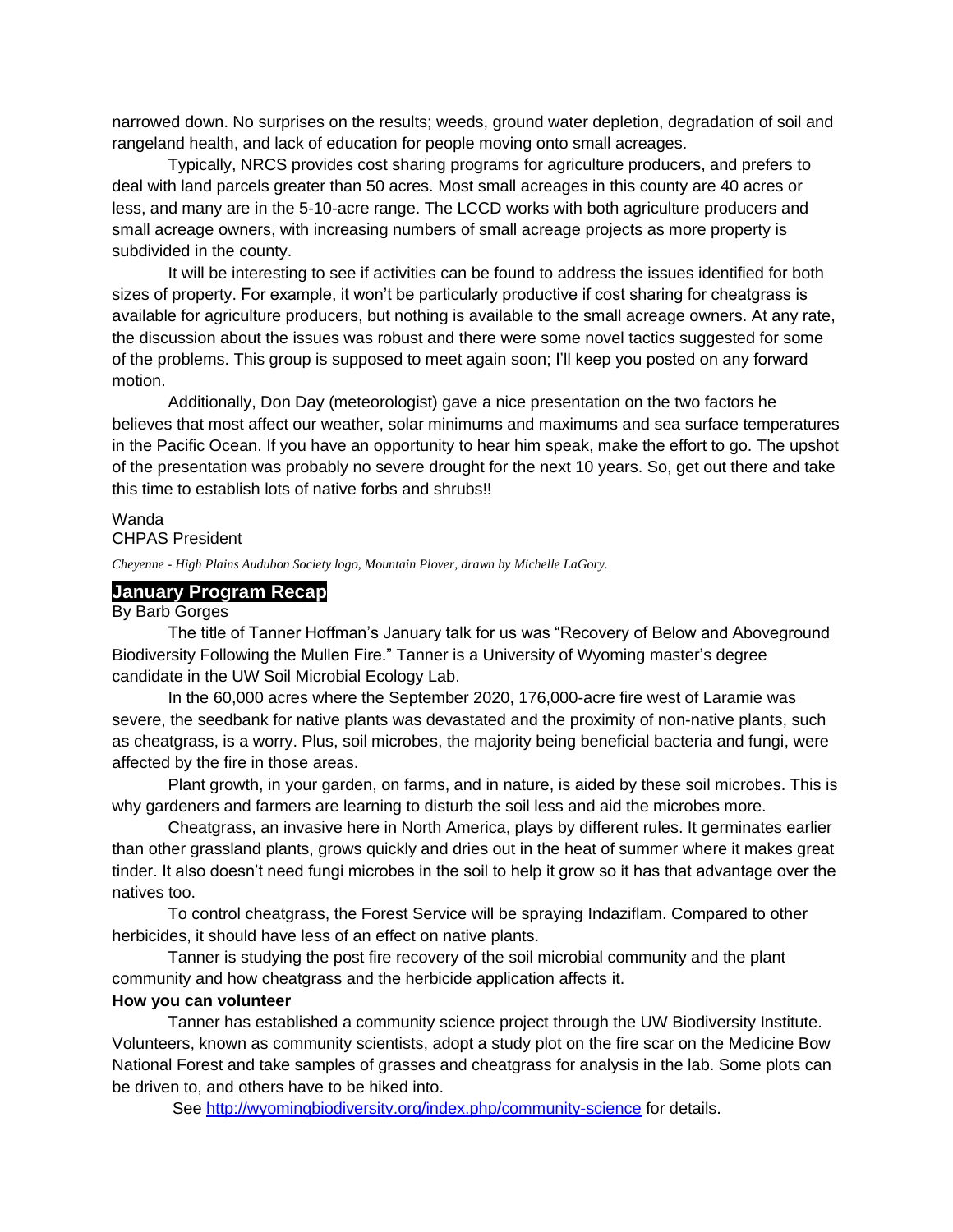# **Education and Conservation**

## **Science Fair Winners**

This year the chapter was pleased to present three Audubon Awards to students at the Laramie County School District #1 Science Fair.

Marques Adekale, a  $6<sup>th</sup>$  grader in Mr. Anderson's class at Baggs was a winner with a project titled "Deadly Rain".

Eli Schultze, a 5<sup>th</sup> grader in Mrs. Bonds class at St. Mary's, was a winner with a project titled "Soil Erosion".

Makaila Merriam won with a project titled "Cheatgrass"; she is in Mr. Skinner's  $7<sup>th</sup>$  grade class at Carey.

### **Cheatgrass features in studies at 7th grade and grad school levels**

By Vicki Herren, CHPAS member

After last month's CHPAS program on the microorganisms in soils that support cheatgrass by University of Wyoming grad student Tanner Hoffman, Barb Gorges and I were surprised to find ourselves judging a poster a few days later at the Laramie County School District #1 science fair that was also about cheatgrass.

Only this time, a  $7<sup>th</sup>$  grader was comparing the nutrients in the soil in areas of cheatgrass to soils under trees and to soils in areas without cheatgrass. What we learned from Makaila Merriam is that the soils in areas of cheatgrass are lower in nitrogen, a major component of chlorophyll that supports photosynthesis and a major component of amino acids that build proteins that allows plants to grow.

The soils were also low in phosphorous, a vital component of DNA and part of the process that begins the growth of seedling plants. No wonder when cheatgrass invades, native plants disappear.

While we all know of the ecological threats at a landscape level because of the way cheatgrass feeds the increased fire return interval—wildfires happen with increasing frequency—and subsequent loss of functioning sagebrush ecosystems, these two investigations into the mechanism and interactions in the soils get to the "root" of some of the problem with cheatgrass.

## **Chapter Grants**

For information on our chapter education and conservation grants, see our chapter website at: [www.cheyenneaudubon.org.](http://www.cheyenneaudubon.org/)

# **Habitat Hero**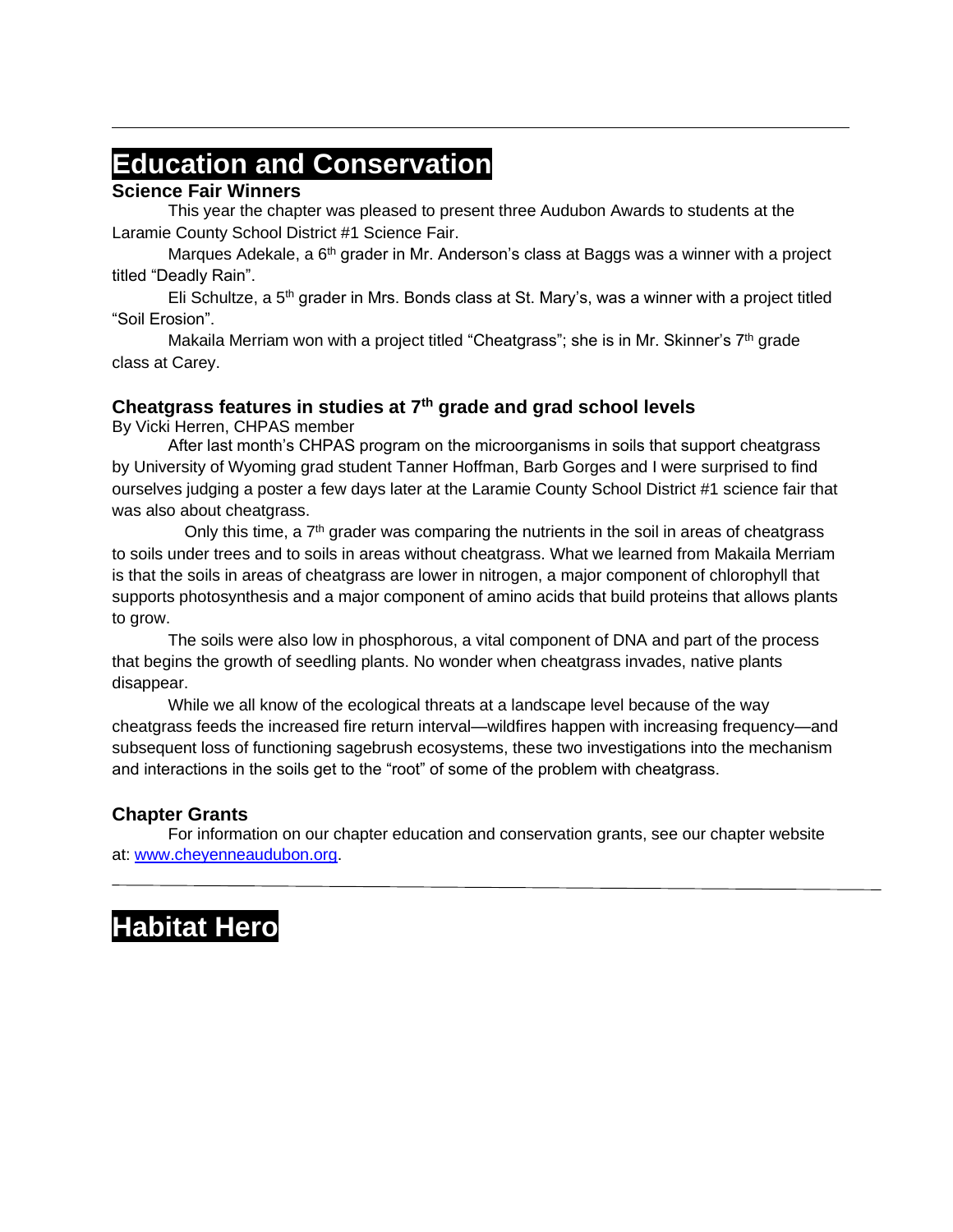

## **Prairie plants can be part of low-water town landscapes** By Barb Gorges

 The Cheyenne Board of Public Utilities is looking for examples of low-water yards. I can point to several in my neighborhood that received no irrigation last summer, but they aren't pretty. Either they filled with thistles or they developed bare patches where the topsoil was blowing away and leaving grit behind.

 Sarah Bargsten, BOPU's water conservation specialist, is looking for examples of low-water residential and commercial landscapes that are

inspiring and informative and that would be identified on a map available on the BOPU website. If you think your landscape would be a good candidate for this project, send her an email at [sbargsten@cheyennebopu.org.](https://webmailb.juno.com/webmail/new/5?session_redirect=true&userinfo=70b6f59402effea0de4196f98a9e6457&count=1643769139&cf=sp&randid=1909179303)

 Low-water landscaping is one aspect of the series of annual Habitat Hero workshops put on in Cheyenne since 2015. Last month, Jeff Geyer, water specialist for the Laramie County Conservation District, took the audience through his experience converting his lawn from non-native bluegrass to native buffalograss.

 It struck him as expensive insanity to spend money on irrigating his large yard, anywhere from \$400 to \$600 per month during the growing season, plus fertilizer and herbicides, just to grow a "crop" of bluegrass that cost him and his wife even more time and money to mow just so they could pay the city compost facility to pick up the clippings.

 He experimented with establishing buffalograss, which is native to our naturally low-water prairie. It takes a lot less water to green up once established. It doesn't need fertilizer. After a year or two of hand weeding, it will be thick enough to shade out any further weeds. It's only 4 to 5 inches tall so you can get away without mowing and the seed heads look ornamental.

 However, one drawback is that it doesn't grow well in shady yards. And its season of green is shorter than bluegrass, a small thing when you consider how water will become a costly commodity in the dry West.

 Everyone's favorite part of the Habitat Hero workshop is talking about the plants. The other prong of the Habitat Hero program is encouraging people to plant for pollinators—but plants that need less water than traditional flower gardens. Guess what? The plants native to the grassland surrounding Cheyenne are perfect. And popular.

 Showy prairie flowers like blanketflower (Gaillardia), black-eyed Susan (Rudbeckia) and coneflower (Echinacea), have been very popular for years with conventional horticulturists wanting to develop cultivated varieties that are showier, taller, shorter, prettier and maybe even hardier.

 There's a variety of purple coneflower that was introduced in 2012 called "Cheyenne Spirit." Any given seed packet will give you a combination of white, pink, purple, orange and red flowers. It was developed by a plant breeder in Holland who apparently equates the name of our city and the tribe with this flower native to the Great Plains.

 Some coneflower cultivars however, get so showy that the daisy-like center disk flowers become more like the ray flowers, or petals, and they don't produce pollen and nectar. Steer clear of those if you are trying to attract bees, butterflies and hummingbirds.

 Also steer clear of stores where the clerks can't tell you if the plants and seeds were grown without neonicotinoids. Neonics are a group of powerful systemic (internal) insecticides. Any insect that chomps on leaf, stem or flower will die. Not good if you are encouraging caterpillars that feed baby birds or that you want to have become butterflies. Neonics also get into pollen and nectar and kill the bees and butterflies that way.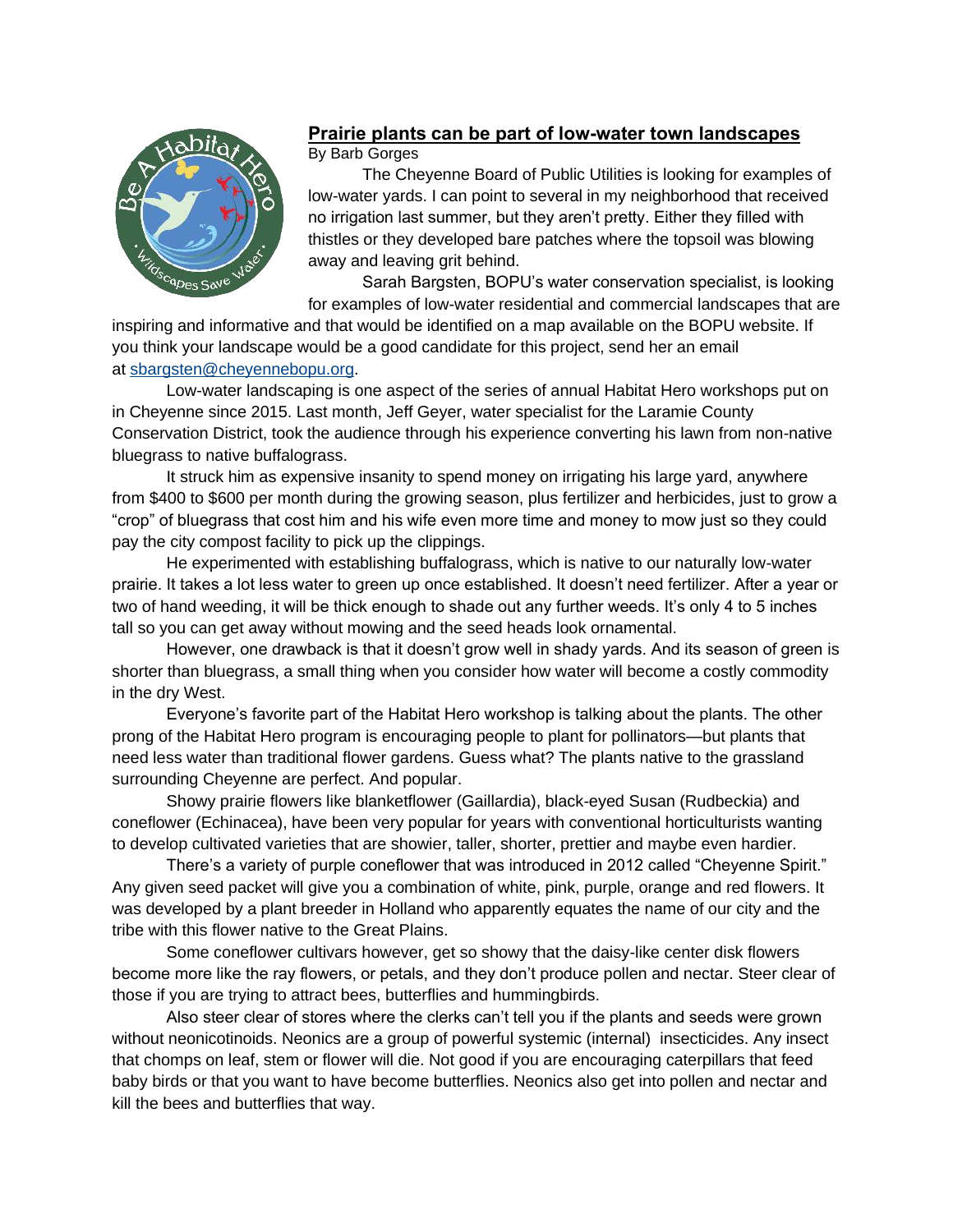So, if the clerk doesn't know what you are talking about or can't show you some documentation, go somewhere else. Or grow your own. It's not too late for winter sowing—search for the topic at my website: [https://cheyennegardengossip.wordpress.com.](https://cheyennegardengossip.wordpress.com/)



Purple Coneflower, Echinacea purpurea, is a prairie native that attracts bees and grows well in gardens. Photo by Barb Gorges.

 A terrific resource for learning about native plants for our area and finding sources for them is the new document by Jane and Robert Dorn, "The Cheyenne Plant Selector." Find it and other resources at [https://cheyenneaudubon.org/habitat-hero](https://cheyenneaudubon.org/habitat-hero-resources)[resources.](https://cheyenneaudubon.org/habitat-hero-resources)

 To remove bluegrass lawn to plant buffalograss or native flowers and other grasses, there are choices: smothering with sheets of cardboard, solarization by covering with sheets of clear plastic (cooking the existing vegetation), poisoning with an herbicide (get recommendations from the Conservation District) and what Mark does at

our house, remove the turf with a shovel and compost it. Don't till or the bluegrass will just pop up again. Planting natives does not mean you have to give

up all your favorite ornamentals and vegetables. Think of

it as a new aspect of gardening to explore, one that benefits many more creatures and by extension, people.

 Barb Gorges, author of the book, "Cheyenne Garden Gossip," and the blog [http://cheyennegardengossip.wordpress.com,](http://cheyennegardengossip.wordpress.comw/) writes a monthly column about the joys and challenges of gardening on the High Plains. Contact her at [bgorges4@msn.com.](https://webmailb.juno.com/webmail/new/5?session_redirect=true&userinfo=70b6f59402effea0de4196f98a9e6457&count=1643769139&cf=sp&randid=1909179303)

### **8 th Annual Cheyenne Habitat Hero Workshop a success**

The Cheyenne Habitat Hero Committee, made up of CHPAS members and Laramie County Master Gardeners and other interested people, pulled together a hybrid workshop this year. There were 65 people attending in person and up to 115 virtually. The video recording is available at [https://audubon.zoom.us/rec/share/5Yft8DztdCv6U53vRwc2phGnmolJ6uYWxgX5vutYGuYjIedKX\\_w](https://audubon.zoom.us/rec/share/5Yft8DztdCv6U53vRwc2phGnmolJ6uYWxgX5vutYGuYjIedKX_wspUof7tTRBqqA.9mFAiUeezxuTy655) [spUof 7tTRBqqA.9mFAiUeezxuTy655](https://audubon.zoom.us/rec/share/5Yft8DztdCv6U53vRwc2phGnmolJ6uYWxgX5vutYGuYjIedKX_wspUof7tTRBqqA.9mFAiUeezxuTy655) (Passcode: 5KL\$2x0E). The native plant list handouts are available at [https://cheyenneaudubon.org/habitat-hero-resources/,](https://cheyenneaudubon.org/habitat-hero-resources/) including the "Cheyenne Plant Selector" handout by Jane and Robert Dorn.

Audubon Rockies was a workshop partner, providing electronic registration and webinar technology through Habitat Hero director Jamie Weiss and staff, as well as two speakers, Aaron Maier, range ecologist, who spoke about regenerative agriculture and Audubon's Conservation Ranching Initiative, and Zach Hutchinson, community science coordinator, who spoke about grassland birds.

Catherine Wissner, Laramie County Extension horticulturist, spoke on how to take care of soils and provided hands-on experience figuring out how to site a garden. She was assisted by Wanda Manley.

Jeff Geyer, Laramie County Conservation District water specialist, provided an amusing talk on his experience converting his large lawn from bluegrass to less thirsty buffalograss. LCCD district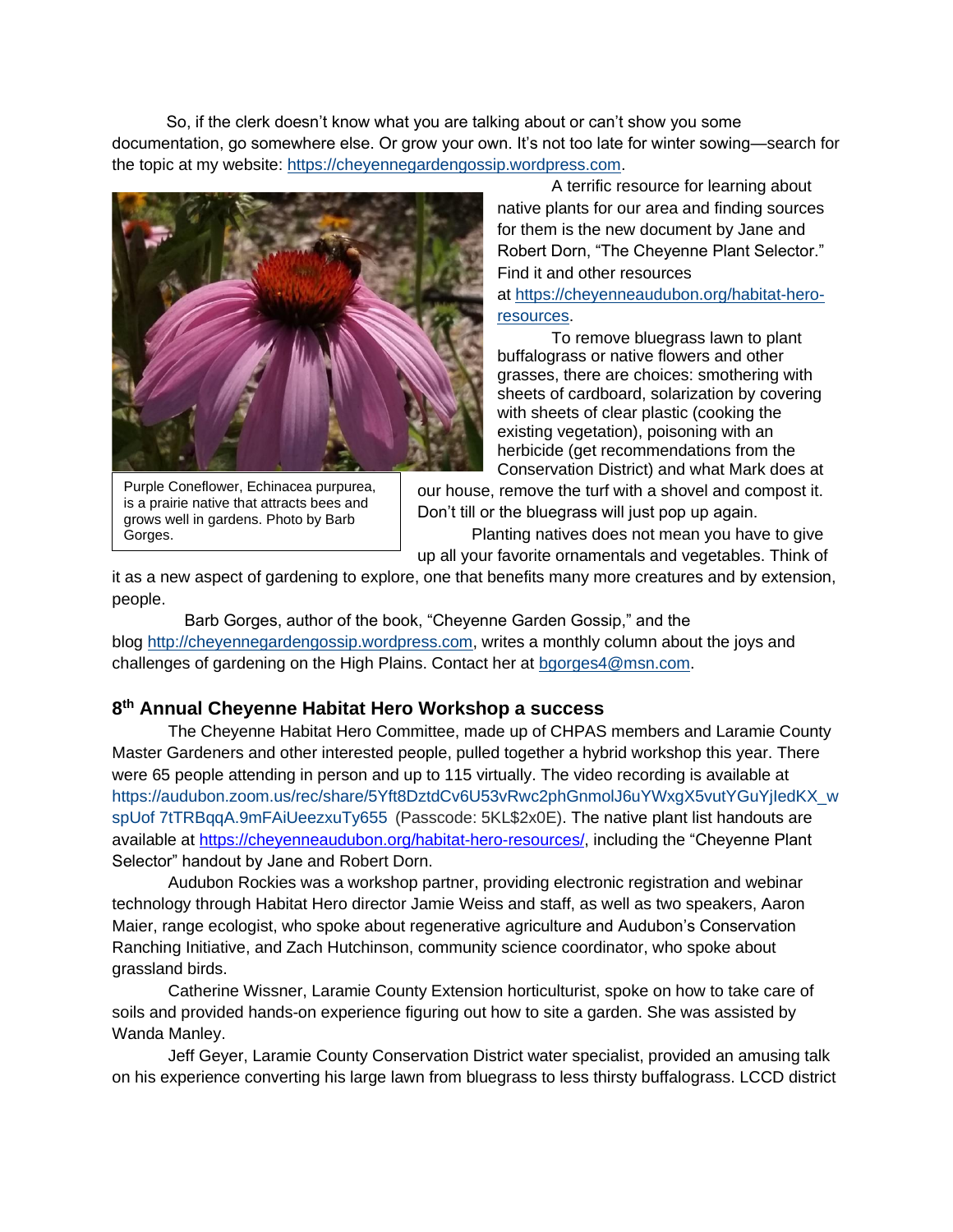manager Shaun Kirkwood brought many valuable resources for free distribution to in-person participants.

Committee members Nancy Loomis and Barb Gorges talked about their favorite native plants, how to decide where to plant them and what companies offer them. Nancy had a selection of native seeds to give away.

Committee member Michelle Bohanan presented the basics of winter sowing, as she has done for the last several workshops. Picking out seeds and planting them in a milk jug that is then set outside is the most popular hands-on activity each year. Maggie McKenzie was her assistant.

Committee member Mark Gorges served as MC for the day and took care of many of the preparations.

The committee would like to thank everyone, speakers and participants, for a successful day, and also the team at Laramie County Community College: Melissa Gallant, Bernadette Espinoza and the food service staff.

# **Bird News**

### **Audubon Rockies' Blog**

For stories, news, birding information, activities, and more related to birds and bird conservation in Colorado, Wyoming, and Utah, go to<https://rockies.audubon.org/blog.>

### **Olympic Peninsula Bird Fest – April 22-24**

After a two-year absence, we are delighted to announce the return of the Olympic Peninsula BirdFest! Grab your binoculars and join the celebration at the newly expanded Dungeness River Nature Center (formerly the Dungeness River Audubon Center), April 22-24, 2022.

For more information go to: [olympicbirdfest.org.](file:///C:/Users/mgorges.000/Documents/Audubon/2022%20Documents/www.olympicbirdfest.org)

#### **January 15 – Report: Birding trip outside Buford**

We had nine people participate in the trip; they ranged in age from 2 and  $\frac{1}{2}$  to 75. The weather was cold, a little breezy, but sunny. The roads were mostly bare, with 6 to 8 inches of snow in the trees.

We made two stops. First on a state section along the road where we saw six species The two Black-capped Chickadees there were perfect for a winter scene, flitting around aspen which were sticking out of the snow. At the 2<sup>nd</sup> stop, Pat Diebert's house, we were treated to the flock of Gray-crowned Rosy-Finches.

12 species total: Golden Eagle 1 Black-billed Magpie 2 Common Raven 1 Black-capped Chickadee 2 Mountain Chickadee 2 White-breasted Nuthatch 2

Hairy Woodpecker 1 Mountain Chickadee 5 White-breasted Nuthatch 3 Pygmy Nuthatch 6 Gray-crowned Rosy-Finch 40 Cassin's Finch 1 *Gray-crowned Rosy-Finch by Mark Gorges*

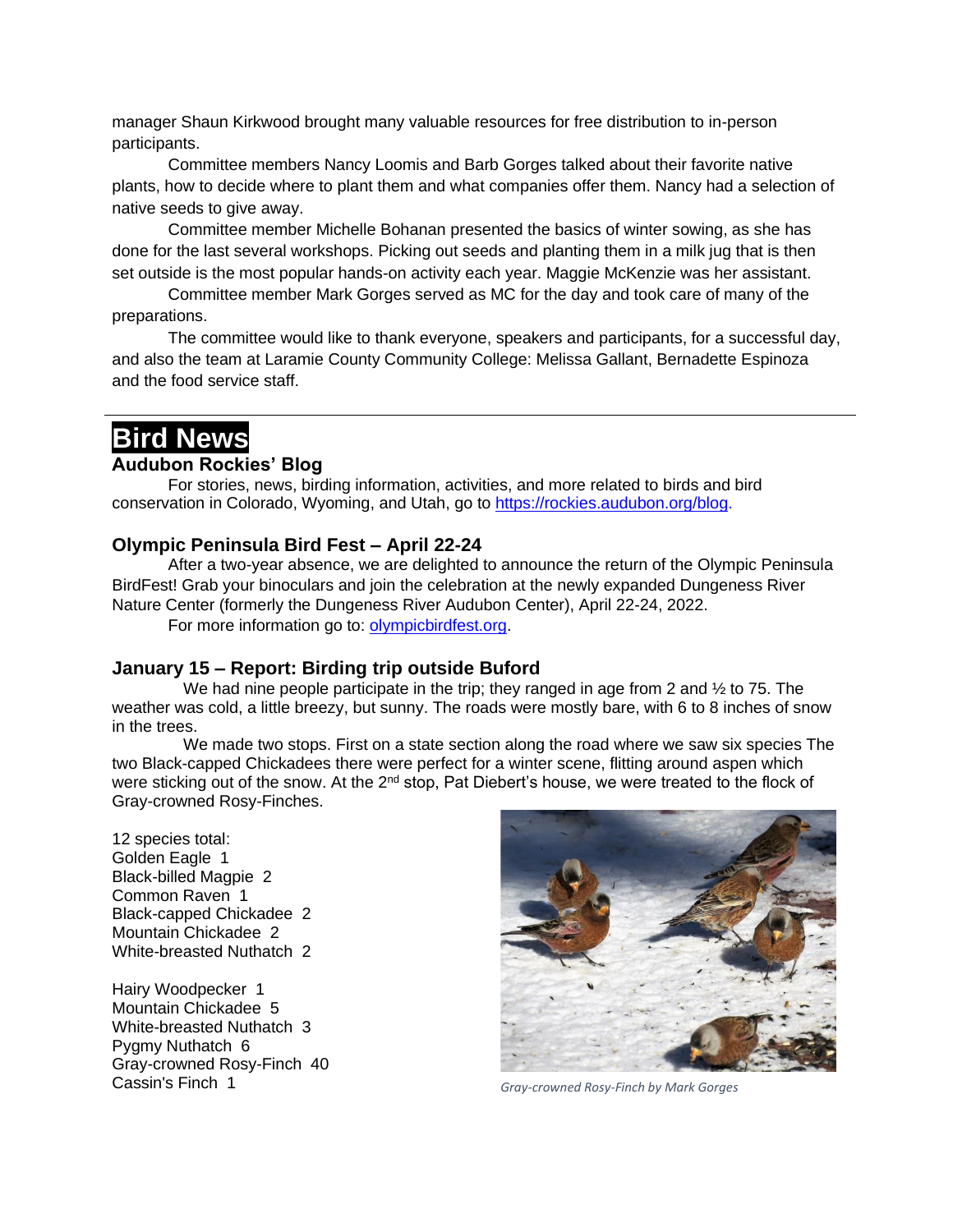#### **January 28 – Cheyenne Country Club survey results**

*By Chuck Seniawski* 8:00 AM - 9:57 AM Protocol: Traveling 2.8 mile(s) Checklist Comments: 25 degrees. Sunny. Light breeze. Snow cover near 100 %. Vicki Herren, Chuck Seniawski, Pete Sokolosky. 14 species Canada Goose 4 Eurasian Collared-Dove 4 Red-tailed Hawk 1 Hairy Woodpecker 1 male Northern Flicker (Red-shafted) 2 male, female Black-billed Magpie 7 American Crow 3 Mountain Chickadee 3 Red-breasted Nuthatch 6 Brown Creeper 2 Townsend's Solitaire 1 House Sparrow 5 House Finch 1 Dark-eyed Junco 12

View this checklist online at <https://ebird.org/checklist/S101589056>

#### **How to keep prairie birds, and us, safe**

*By Barb Gorges*

 Nurturing the prairie was the theme of this year's Cheyenne Habitat Heroes workshop held last month. For me, that includes the plants, animals and people.

 Cheyenne sits in the middle of the shortgrass prairie so what we "townies" do matters as well.

 Zach Hutchinson, workshop presenter and community science coordinator for Audubon Rockies, reminded us of the study showing North America has lost 2.9 billion birds, including 53 percent of grassland birds, since 1970. This means that for every 100 birds you could count along a certain distance of our county roads then, today you would only count 47.

 One of the biggest causes is loss of habitat, including the conversion of undeveloped land into subdivisions, commercial property or cropland. Cheyenne is going through a terrific building phase. The landscaping in new high density residential neighborhoods will soon draw in birds, but not the grassland birds. It is the ring of small-acreage landowners around the city who can make a difference.

 First, what shape is the acreage in? Is it full of native prairie grasses and what range managers call forbes, which the rest of us call wildflowers? Or was it overgrazed and is now full of invasive weeds like toadflax and needs renewal?

Another workshop speaker, Aaron Maier, range ecologist for Audubon Rockies, talked at length about regenerative agriculture and how farmers are changing their practices so they spend less on fertilizers and trips with the tractor yet sequester more carbon, capture more moisture and accumulate more beneficial soil microbes.

Aaron also talked about healthy grassland grazing practices benefitting wildlife as well, as laid out by the Audubon Conservation Ranching Initiative. Ranchers following Audubon's guidelines for best practices for land, wildlife and livestock management are guaranteed premium prices for their product marked as "Audubon Certified."

But the small acreage owner is probably not going to be grazing cattle. In fact, without 30-36 acres and a seasonal rotation plan, they can't even graze one horse for one year (without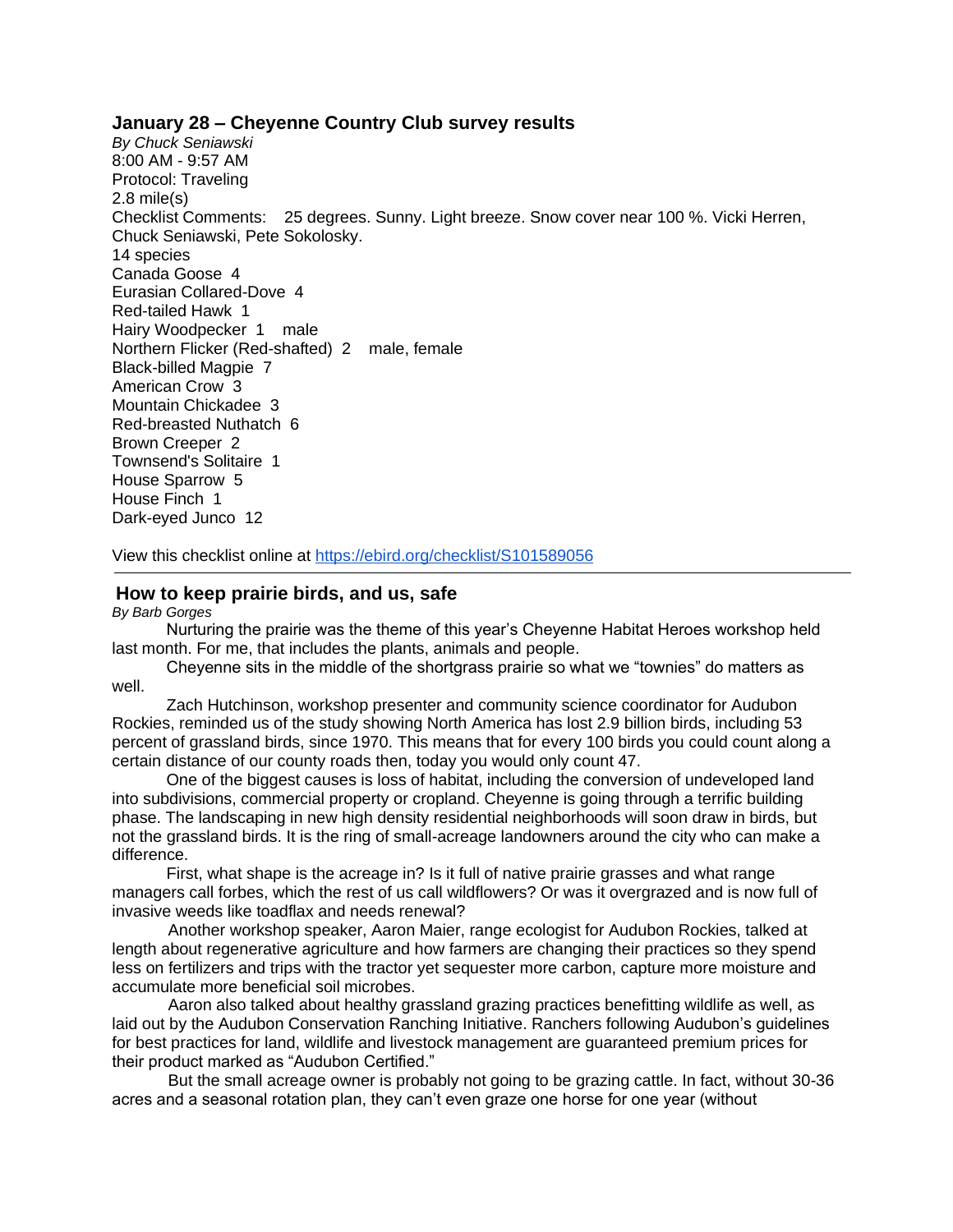supplemental feed) but must keep them much of the year in a corral to avoid making their entire property into a dust bowl.

Not to say that there aren't grassland birds that sometimes enjoy bare ground—after all, they evolved alongside the buffalo, famous for creating mosaics of bare ground in their migrations. A lot of small acreage owners don't have livestock, but they do have cats and dogs that can be very detrimental to grassland birds. It's easy to see how, once you realize grassland birds nest on the ground.

Horned larks, western meadowlarks, vesper sparrows, savannah sparrows and other grassland bird species have come up with various ruses and camouflages to avoid native predators. However, they haven't evolved yet to deal with what the American Bird Conservancy considers to be an invasive species: cats.

Cats kill more than a billion birds a year in the U.S. Zach pointed out that popular "trap, neuter and release" programs have a flaw—they allow cats to go back outside and kill more native birds and small mammals. It's a touchy subject. I admit to having been the owner of an indoor/outdoor cat up until 1990 when I started keeping my cat indoors. Four cats later, I'm a proponent of catios—screened outdoor areas—and taking leashed cats for walks.

Grassland birds nest sometime between April and July. That's a good time to keep dogs on a leash so they won't find and eat bird eggs. And it's an excellent time to abstain from mowing both the previous year's and current year's growth. If you value wildlife, mow only after consulting the professionals over at the Laramie County Conservation District.

However, you may want to forgo much vegetation around your house and outbuildings. The national Firewise program, firewise.org, has guidelines for protecting property from fire on the forest edges as well as in the grasslands.

And what can us townies do for grassland birds? Use less energy. Buy less new stuff. Every energy source I can think of has been detrimental to wildlife: harvesting whale oil, excavating peat, cutting firewood as well as producing the climate-changing fumes of coal, oil and natural gas and the toxic residue of nuclear, and building the cleaner but often habitat and migration-disrupting installments of hydro, wind and solar power.

It seems as soon as we come up with energy saving changes—like families having fewer children and more efficient appliances, someone invents something like the new energy-intensive game of cryptocurrency mining. Don't mind me, I'm a trifle depressed after watching a new movie, the very dark comedy, "Don't Look Up."

But I plan to look up—spring bird migration will commence any day now.